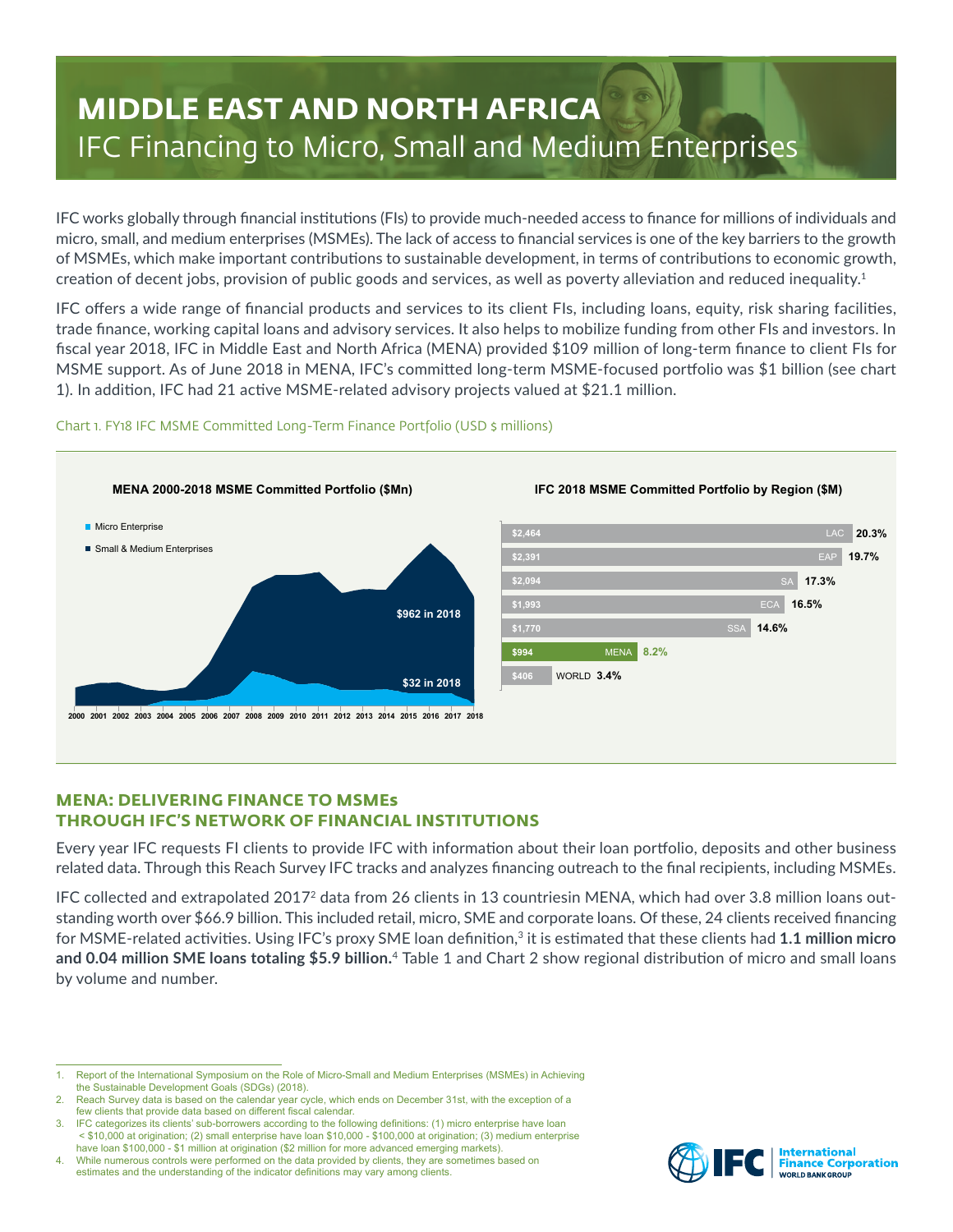

## Table 1: IFC FI Clients' Micro and SME Outstanding Loan Portfolio by Region, 2017

| <b>Region</b>                    | <b>Micro Loans</b> |             | <b>SME Loans</b> |             | <b>MSME Loans</b> |             |
|----------------------------------|--------------------|-------------|------------------|-------------|-------------------|-------------|
|                                  | # Millions         | \$ Billions | # Millions       | \$ Billions | # Millions        | \$ Billions |
| <b>East Asia and the Pacific</b> | 11.21              | 31.51       | 5.05             | 178.19      | 16.26             | 209.69      |
| Europe and Central Asia          | 2.68               | 5.94        | 0.85             | 52.56       | 3.53              | 58.51       |
| Latin America and the Caribbean  | 12.08              | 12.41       | 1.55             | 90.62       | 13.63             | 103.03      |
| Middle East and North Africa     | 1.15               | 0.81        | 0.04             | 5.10        | 1.19              | 5.91        |
| South Asia                       | 24.58              | 21.71       | 0.65             | 27.96       | 25.23             | 49.68       |
| Sub-Saharan Africa               | 2.72               | 1.47        | 0.19             | 10.32       | 2.91              | 11.79       |
| <b>Total Loans</b>               | 54.42              | 73.86       | 8.32             | 364.75      | 62.74             | 438.60      |

#### Chart 2: IFC FI Clients' Micro and SME Outstanding Loan Portfolio Distribution (%), 2017



# **FOSTERING ECONOMIC GROWTH AND SOCIAL WELFARE: THE ESTIMATED IMPACT ON SME JOB CREATION**

According to IFC's in-house econometric model, every million dollars loaned to SMEs in developing countries created an estimated average of 16.3 additional permanent jobs over two years, when compared to firms that did not have access to finance.<sup>5</sup> In addition to the Reach Survey data, this model uses primary data collected by IFC during SME surveys and the World Bank Enterprise Survey data. Extrapolating IFC's estimate to its own client financial institutions suggests that in 2017, due to their SME lending activities, the availability of financing resulted in the creation of about 99,000 to 177,000 additional permanent jobs in the Middle East and North Africa (see Table 1 and Chart 3).

5. Job creation estimates capture the number of additional permanent jobs added by SMEs only who receive financing, compared to similar SMEs who do not have access to financing. The model relies on the growth of the SME loan portfolio as the key input. The range is based on different assumptions about loan disbursement.

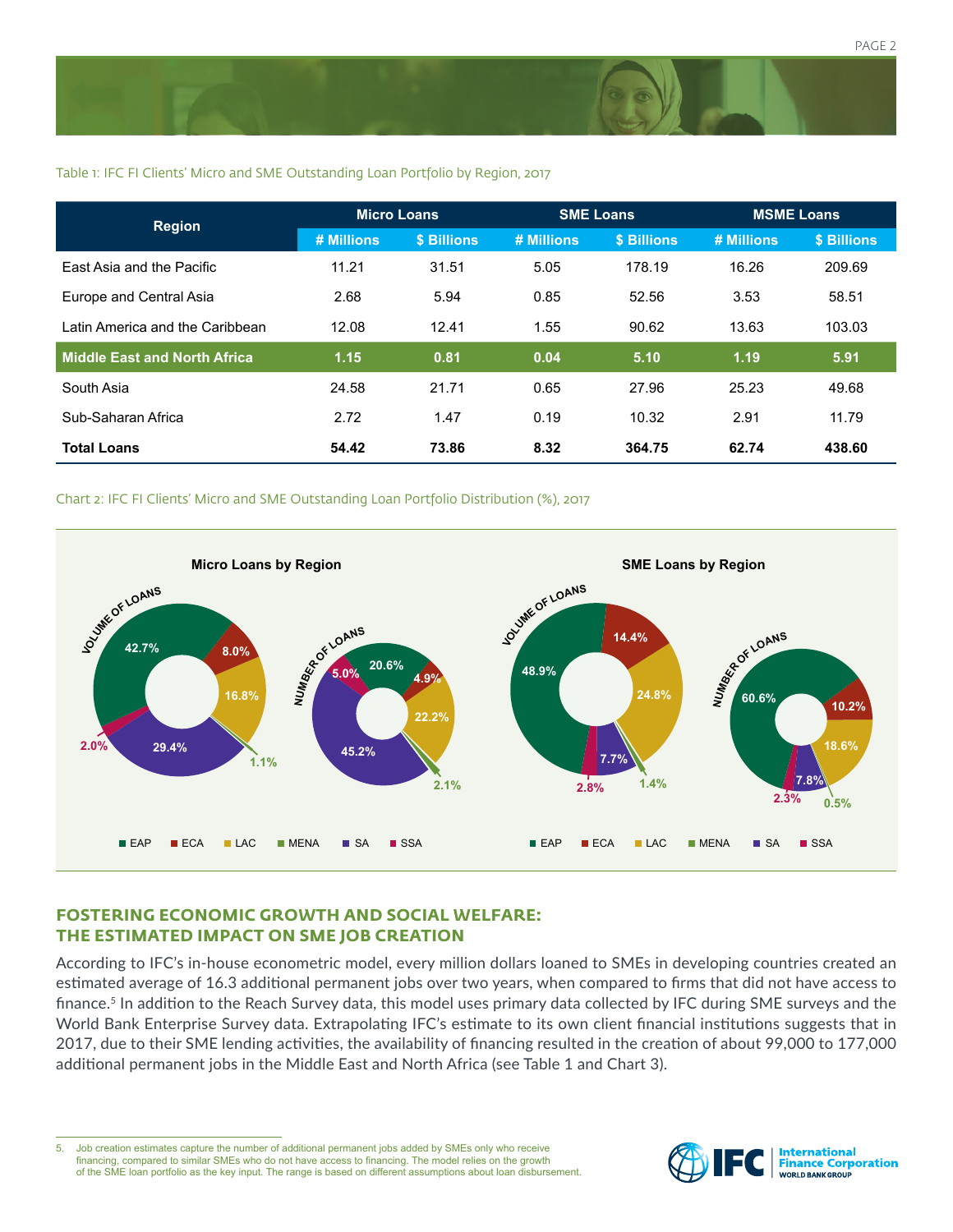Chart 3. SME Jobs Created in 2017 ('000s)



# **MENA: IFC CLIENTS' MSME LOAN PORTFOLIO BY TYPE OF IFC ENGAGEMENT**

IFC places its MSME clients in two categories: FIs supported by IFC in the area of microfinance – clients with microfinancefocused engagements; and FIs supported by IFC in the area of SME financing – clients with SME-focused engagements.

In 2017, IFC collected or extrapolated data from 12 microfinance and 32 SME-focused engagements in ECA. SME-focused clients funded about 29.5 percent of the total number of micro loans representing 31.7 percent of the total funding for the microenterprises. Likewise, the microfinance focused clients actively crossed over to SME with 41.1 percent of the number of SME loans and 31.4 percent of the total volume.

In addition, 50.0 percent of clients with microfinance-focused engagement and 28.9 percent of clients with SME-focused engagement received advisory services.

Table 3: SME-Focused Engagements in MENA<sup>7</sup>

|                     | <b>Outstanding</b><br><b>Loan Portfolio</b> |             | <b>Average</b><br><b>Loan Size</b> | <b>NPLS</b> |                     | <b>Outstanding</b><br><b>Loan Portfolio</b> |                        | <b>Average Loan</b><br><b>Size</b> | <b>NPLs</b> |
|---------------------|---------------------------------------------|-------------|------------------------------------|-------------|---------------------|---------------------------------------------|------------------------|------------------------------------|-------------|
| Loan<br><b>Type</b> | # Millions                                  | \$ Billions |                                    | $\%$        | Loan<br><b>Type</b> |                                             | # Millions \$ Billions | \$                                 | $\sqrt{2}$  |
| Micro               | 1.1                                         | 0.7         | 674.9                              | 4.9%        | Micro               | 0.1                                         | 0.1                    | 1.176.5                            | 13.0%       |
| <b>SME</b>          | 0.0                                         | 0.0         | 13.418.2                           | 2.1%        | <b>SME</b>          | 0.0                                         | 5.1                    | 126.938.8                          | 7.3%        |
| <b>Total</b>        | 1.1                                         | 0.8         | 704.1                              | 4.4%        | <b>Total</b>        | 0.1                                         | 5.2                    | 44,737.7                           | 7.4%        |

#### Table 2: Microfinance-Focused Engagements in MENA<sup>6</sup>

Notably, SME-focused engagements reported higher NPLs, especially among the Micro loans. Overall, the microfinancefocused engagements have shown significant higher asset quality, with lower NPLs (see Tables 2 and 3).

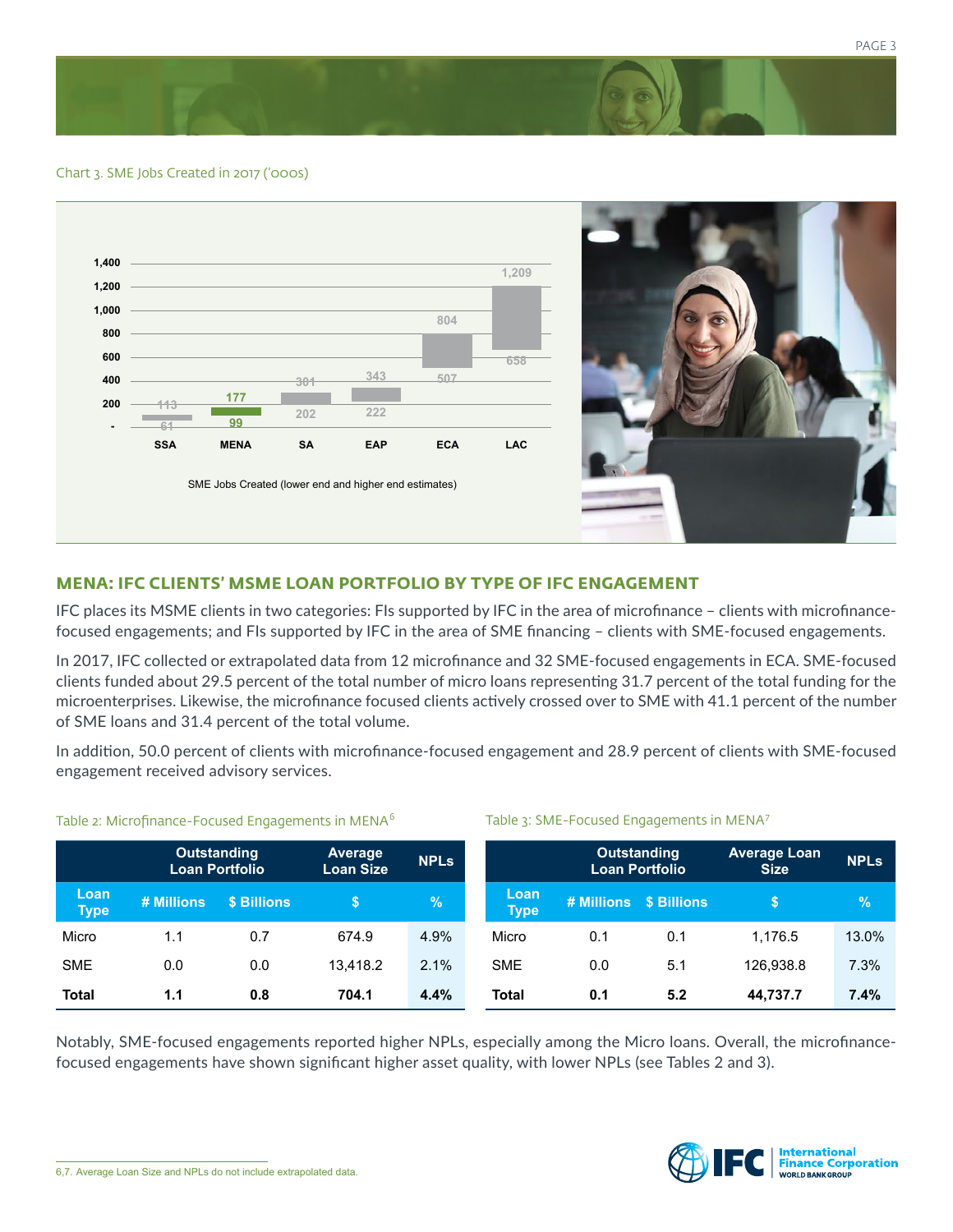# **MENA: IFC CLIENTS' LOANS TO WOMEN AND WOMEN-OWNED MSMEs**

Gender equality is a fundamental condition for a prosperous and sustainable world; however, in many countries women have lower access to education, employment, business opportunities and financial services, as well as unequal social status and rights. The annual estimated credit gap for women-owned SMEs is about \$1.7 trillion.<sup>8</sup>

To address this challenge, IFC launched in 2012 Banking on Women Program that promotes financing for women-owned SMEs. In addition, recently IFC requested clients to report on their loan portfolios to women-owned enterprises. In 2017, 12 IFC FI clients provided data for micro loans to women while 7 FI clients provided SME loans to women data. These clients provided 60.9 percent of total micro loans by number to women, and 16.0 percent of total SME loans by number to women-owned firms<sup>9</sup> (see Table 4).

#### Table 4: MENA: IFC FI Clients' Loans to Women and Women-owned MSMEs

|            | Number of<br><b>Loans to Women</b> | <b>Total Volume of</b><br><b>Loans to Women</b> | Number of<br><b>Loans to Women</b> | <b>Total Volume of</b><br>Loans to Women' | <b>NPLs (Loans)</b><br>to Women) | <b>NPLS (All</b><br>Loans) |
|------------|------------------------------------|-------------------------------------------------|------------------------------------|-------------------------------------------|----------------------------------|----------------------------|
| Loan Type  | # 000                              | \$ Millions                                     | % Of total                         | % Of total                                | $\%$                             | $\frac{6}{6}$              |
| Micro      | 663.6                              | 363.7                                           | 60.9%                              | 49.8%                                     | 1.6%                             | $2.4\%$                    |
| <b>SME</b> | 0.9                                | 25.4                                            | 16.0%                              | 4.3%                                      | 1.0%                             | 5.2%                       |

# **MENA: HISTORICAL GROWTH** Chart 4. MENA: IFC Clients' MSME Loan Portfolio Growth, 2004-2017 **AND DYNAMICS OF IFC CLIENTS' MSME PORTFOLIO**

The volume of micro and SME loans by IFC's portfolio of MSME client FIs has grown consistently over time. Three main factors influence MSME loan portfolio growth: 1) changes in the MSME portfolio among existing IFC clients, 2) entries of new clients, and 3) exits of existing clients, when, for example, IFC clients fully repay their loans. The dynamics of these factors determines the MSME reach growth trends from year to year. Thus, in the post-financial crisis period (2011- 2017), the MSME loan portfolio decreased 8.2 percent by number, and 12.1 percent by volume on a compounded basis. During 2016- 2017, the volume of MSME loans decreased by 69.4 percent, and the number of loans decreased by 60.4 percent.



8. IFC MSME Finance Gap (2017). http://www.smefinanceforum.org/data-sites/msme-finance-gap

9. IFC defines women-owned SME as a firm with (a) > 51 percent ownership/stake by a woman/women; or (b) > 20 percent owned by a woman/women AND 1 woman as CEO/COO (President/Vice-President) as well as 30 percent of the board of directors being women where a board exists; and which received loans from \$10,000 to \$1 or 2 million at origination.

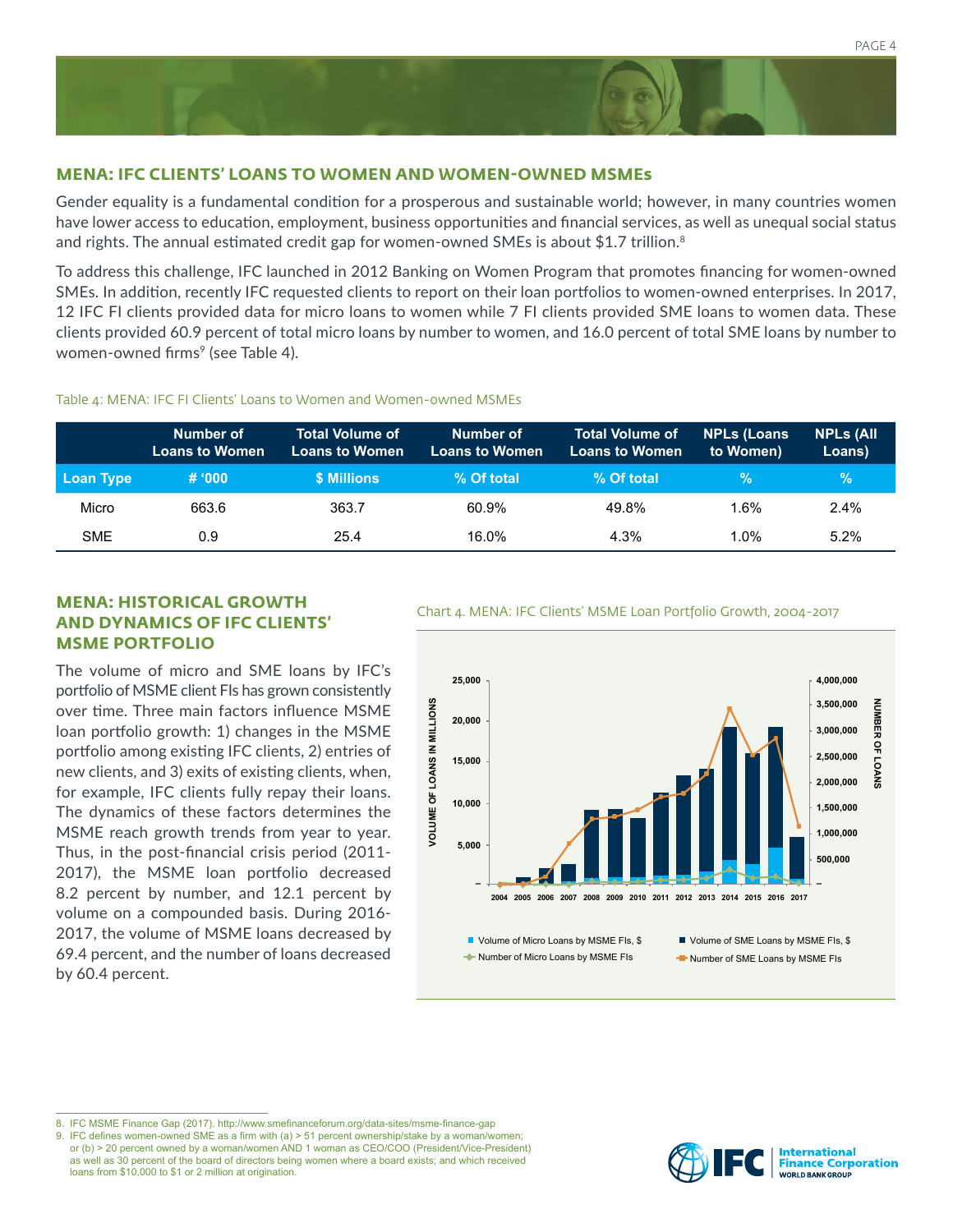# **MENA: DEPOSIT AND OTHER TRANSACTIONAL ACCOUNTS**

Universal financial access is one of the strategic development goals for the World Bank Group. Financial access may include loans, but can also simply mean someone has access to alternative financial channels (i.e. mobile banking, internet banking) or deposit/saving accounts. The growth of savings accounts is also important because deposits are a major funding source for deposit-taking institutions and a safe place for their clients to store cash.

In 2017, 16 clients reported 102.7 billion in liability accounts, which include current/transactional accounts, interest-bearing deposits, and e-money accounts. One year before, 21 clients reported \$128 billion in deposits accounts.

Chart 5 demonstrates the distribution of the deposits and other transactional accounts by the type of the account owner. Individual and MSME accounts hold about 66.4 percent of the total deposits volume among SME focused engagements and 54.3 percent among micro engagements.

# **THE MSME FINANCE GAP AND OPPORTUNITIES FOR FIs TO ADDRESS CREDIT CONSTRAINTS**

The World Bank Group report, "MSME Finance Gap: Assessment of the Shortfalls and Opportunities in Financing Micro, Small and Medium Enterprises in Emerging Markets", estimates that in the developing economies surveyed, the potential demand for MSME finance is \$ 8.9 trillion. The finance gap attributable to formal MSMEs in developing countries is valued at \$ 5.2 trillion, which is equivalent to 19 percent of the gross domestic product (GDP) of the 128 countries. This in turn amounts to 1.4 times the current level of MSME lending to these countries.

Moreover, the study estimates that there are 65 million formal micro, small and medium enterprises that are credit constrained, representing 40 percent of all MSMEs in the 128 reviewed countries.

Regional analysis of potential MSME demand demonstrates that it is highest in the East Asia and The Pacific (EAP) region – with almost 58 percent of the total global potential demand (see Chart 6). This is mainly driven by the large demand and supply in China (\$4.4 trillion and \$2.5 trillion, respectively). The finance gap in Latin America and the Caribbean (LAC) is the second largest after the East Asia region, and is mainly driven by Brazil (\$0.6 trillion). India is another big contributor Chart 5. MENA: IFC Clients' Volume of Deposits and Other Transactional Accounts, 2017 (Average Volume Percentage Distribution)



Chart 6: Regional Distribution of MSME Potential Demand and Finance Gap (%)